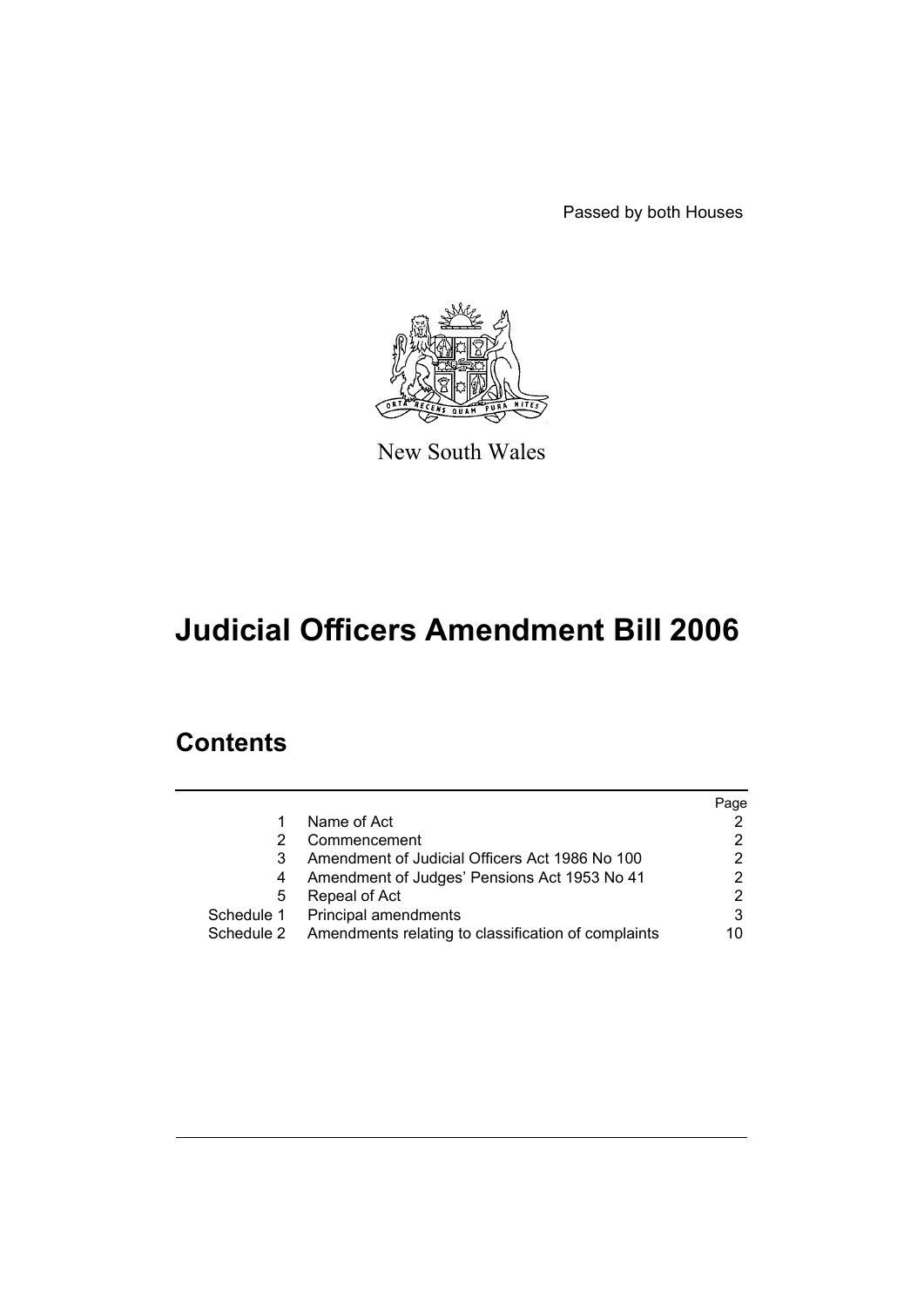*I certify that this PUBLIC BILL, which originated in the LEGISLATIVE ASSEMBLY, has finally passed the LEGISLATIVE COUNCIL and the LEGISLATIVE ASSEMBLY of NEW SOUTH WALES.*

> *Clerk of the Legislative Assembly. Legislative Assembly, Sydney, , 2006*



New South Wales

# **Judicial Officers Amendment Bill 2006**

Act No , 2006

An Act to amend the *Judicial Officers Act 1986* so as to make further provision with respect to the handling of complaints against judicial officers and the investigation of judicial officers who are suspected to be suffering from impairment; to amend the *Judges' Pensions Act 1953* so as to exclude leave without pay from a judicial officer's pensionable service; and for other purposes.

*I have examined this Bill, and find it to correspond in all respects with the Bill as finally passed by both Houses.*

*Chairman of Committees of the Legislative Assembly.*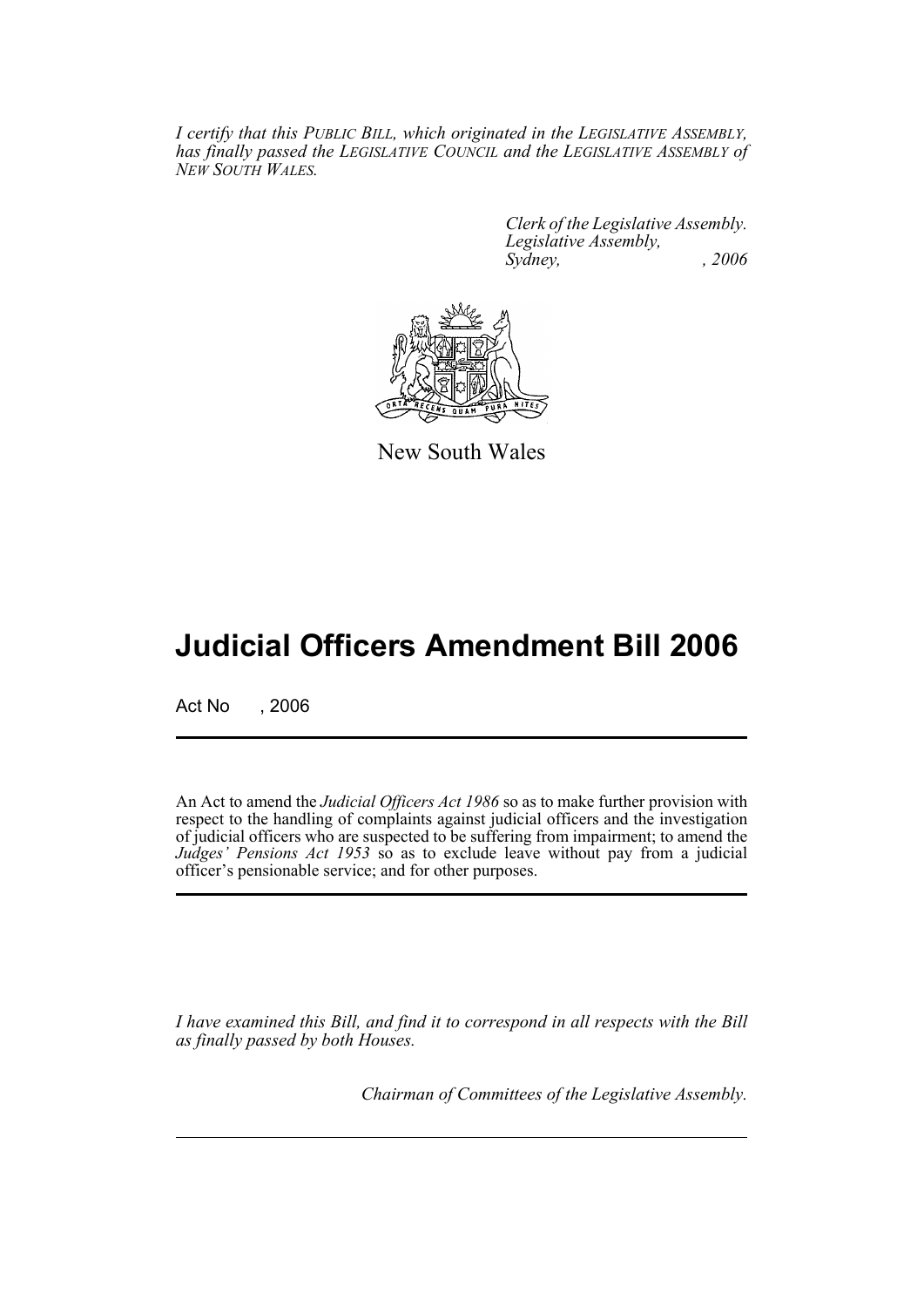## **The Legislature of New South Wales enacts:**

#### **1 Name of Act**

This Act is the *Judicial Officers Amendment Act 2006*.

#### **2 Commencement**

This Act commences on a day or days to be appointed by proclamation.

#### **3 Amendment of Judicial Officers Act 1986 No 100**

The *Judicial Officers Act 1986* is amended as set out in Schedules 1 and 2.

## **4 Amendment of Judges' Pensions Act 1953 No 41**

The *Judges' Pensions Act 1953* is amended by inserting after section 2 (1) the following subsection:

(1A) For the purposes of this Act, any reference to the period for which a person has served as a judge (however expressed) is taken to exclude any time for which the person has been on leave without pay, whether before or after the commencement of this subsection.

# **5 Repeal of Act**

- (1) This Act is repealed on the day following the day on which all of the provisions of this Act have commenced.
- (2) The repeal of this Act does not, because of the operation of section 30 of the *Interpretation Act 1987*, affect any amendment made by this Act.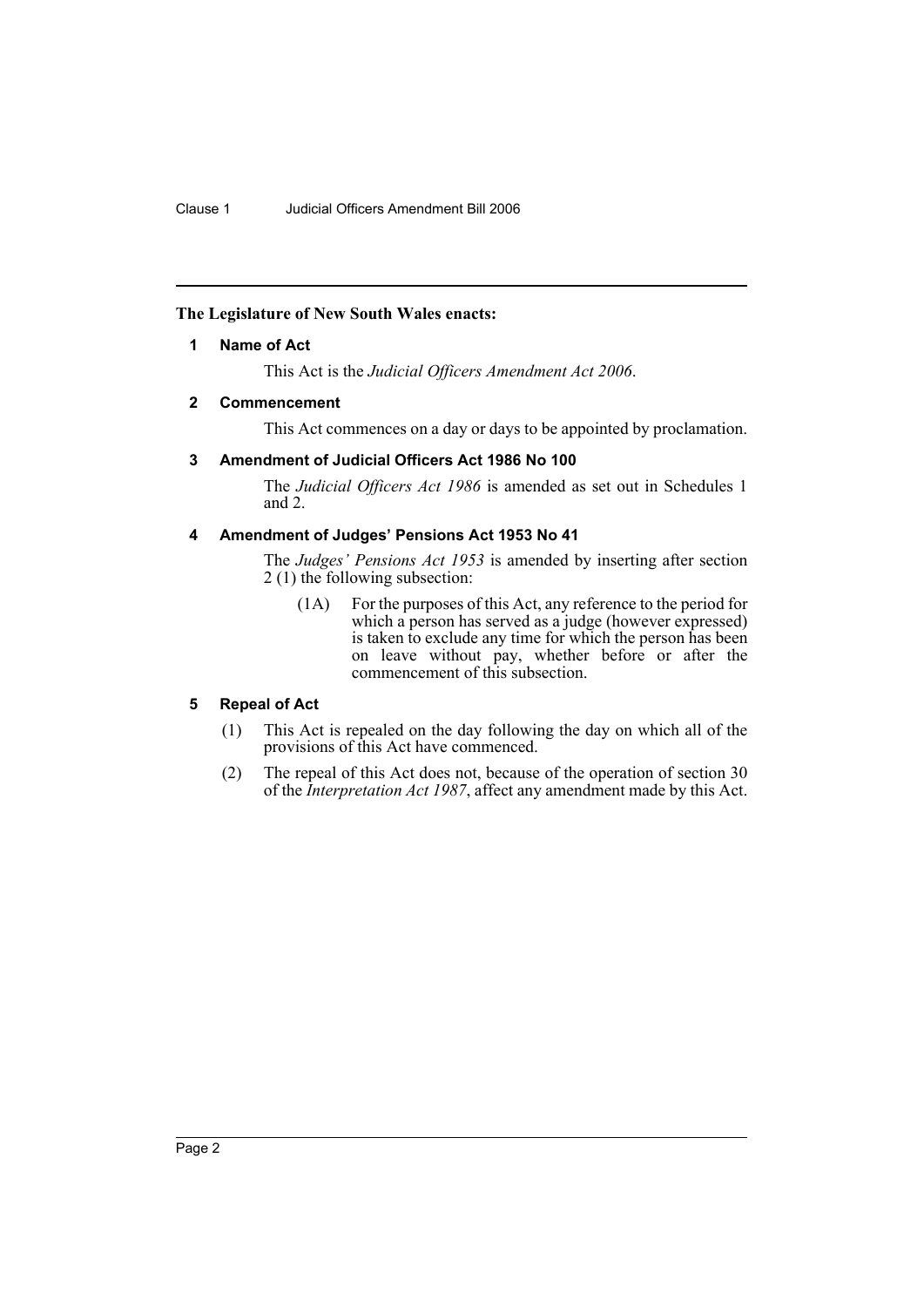**Principal amendments Schedule 1 Contract 2 Contract 2 Schedule 1 Schedule 1** 

# **Schedule 1 Principal amendments**

(Section 3)

**[1] Section 3 Definitions**

Insert after section 3 (3):

(3A) This Act extends to acting appointments to a judicial office, whether made with or without a specific term.

# **[2] Section 10 Guidelines**

Insert "both it and" after "assist" in section 10 (1) (a).

# **[3] Section 10 (1) (a)**

Omit "its". Insert instead "their".

# **[4] Section 10 (2)**

Omit section 10 (2) and (3). Insert instead:

- (2) The guidelines for the Conduct Division may include provisions with respect to any one or more of the following matters:
	- (a) the manner in which the Conduct Division should conduct its examination of complaints generally,
	- (b) the manner in which the Conduct Division should conduct its hearings in connection with complaints,
	- (c) the criteria that the Conduct Division should consider when determining whether a hearing should be held in public or in private,
	- (d) the criteria that the Conduct Division should consider when exercising its power to consent to legal representation for persons appearing at its hearings.

# **[5] Section 11 Other functions of the Commission**

Insert at the end of section 11 (b):

, and

(c) to enter into and carry out contractual arrangements (including commercial arrangements) for the supply by the Commission to others of property or services that comprise or make use of information technology, expertise or other things developed by the Commission in the exercise of its functions.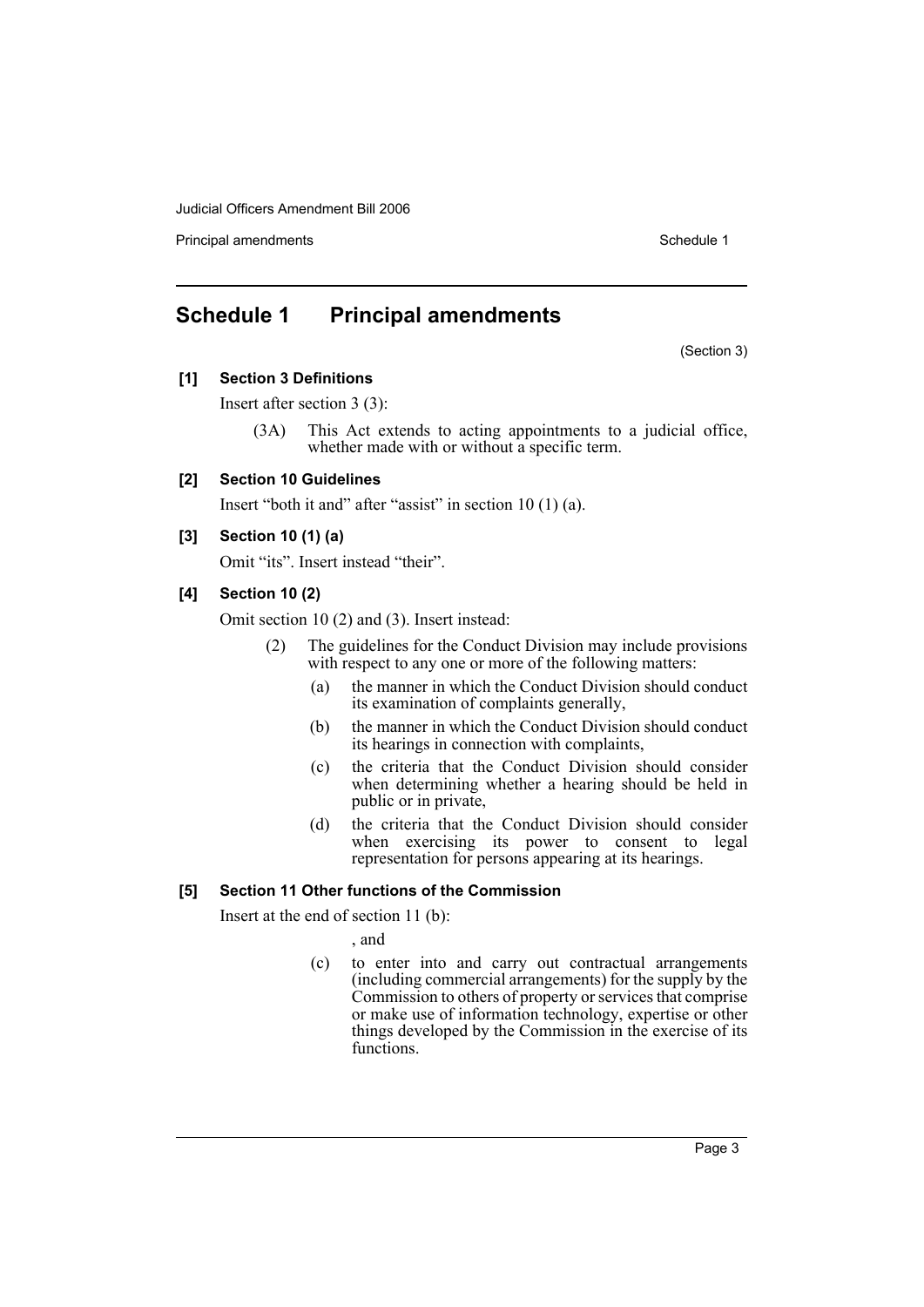Schedule 1 Principal amendments

### **[6] Section 11 (2)**

Insert at the end of section 11:

(2) The Commission's functions under subsection (1) may be exercised both within New South Wales and elsewhere.

#### **[7] Section 14**

Omit the section. Insert instead:

#### **14 Functions of the Conduct Division**

The functions of the Conduct Division are to examine and deal with complaints referred to it under Part 6 and formal requests referred to it under Part 6A.

# **[8] Section 20 Summary dismissal of complaints**

Insert ", whether or not it appears to be substantiated" after "opinion that" in section  $20(1)$ .

#### **[9] Section 21 Reference of complaint to Conduct Division or head of jurisdiction**

Omit section 21 (2). Insert instead:

- (2) The Commission may however refer a complaint to the relevant head of jurisdiction if the Commission thinks that, although the complaint appears to be wholly or partly substantiated, it does not justify the attention of the Conduct Division.
- (3) A reference under subsection (2) may include recommendations as to what steps might be taken to deal with the complaint.

# **[10] Section 21A**

Insert after section 21:

#### **21A Reports to Minister**

After dealing with a matter referred to it under section 16, the Commission must notify the Minister as to whether the matter has been summarily dismissed under section 20 (1), referred to the Conduct Division under section 21 (1) or referred to the relevant head of jurisdiction under section  $21$  (2).

# **[11] Section 24 Hearings by Conduct Division**

Omit section 24 (2)–(4). Insert instead:

(2) A hearing may be held in public or in private, as the Conduct Division may determine.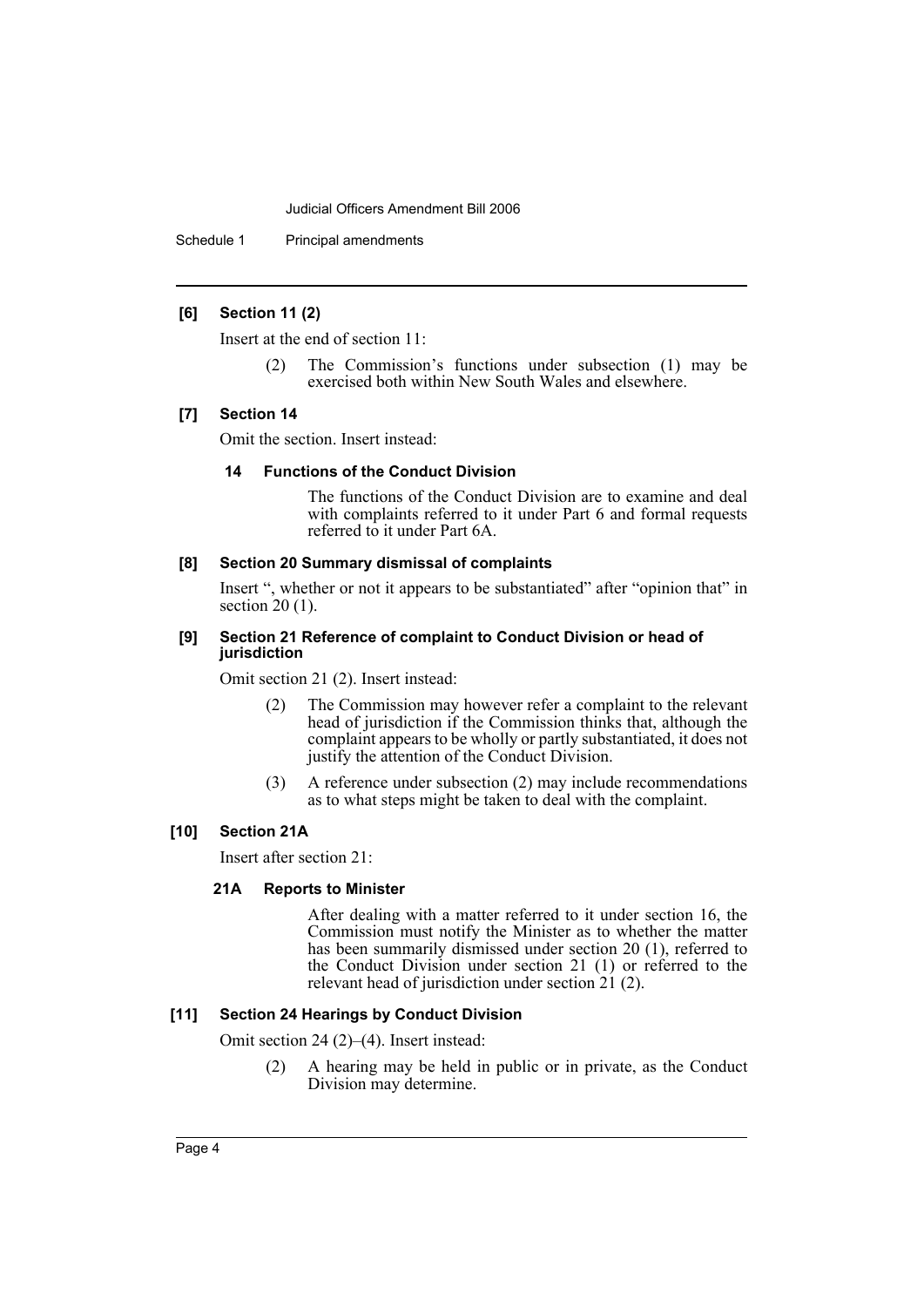**Principal amendments Schedule 1 Contract 2 Contract 2 Schedule 1 Schedule 1** 

#### **[12] Section 28**

Omit the section. Insert instead:

#### **28 Substantiation of complaint**

- (1) If the Conduct Division decides that a complaint is wholly or partly substantiated:
	- (a) it may form an opinion that the matter could justify parliamentary consideration of the removal of the judicial officer complained about from office, or
	- (b) it may form an opinion that the matter does not justify such consideration and should therefore be referred back to the relevant head of jurisdiction.
- (2) If it forms an opinion referred to in subsection (1) (b), the Conduct Division must send a report to the relevant head of jurisdiction setting out the Division's conclusions.
- (3) A report under subsection (2) may include recommendations as to what steps might be taken to deal with the complaint.

#### **[13] Section 29 Reports to Governor**

Insert before section 29 (3):

(2A) A copy of the report must be furnished forthwith to the Minister.

#### **[14] Section 29 (6)**

Insert "and, after it has been laid before each House of Parliament, to the complainant" after "the Commission".

#### **[15] Section 31 Extension or partial dismissal of complaint**

Insert "Commission or" before "Conduct Division" wherever occurring.

#### **[16] Section 31 (1)**

Insert "Commission or" before "Division" where secondly occurring.

# **[17] Section 34 Medical or psychological examination**

Insert "or psychological" after "medical" wherever occurring.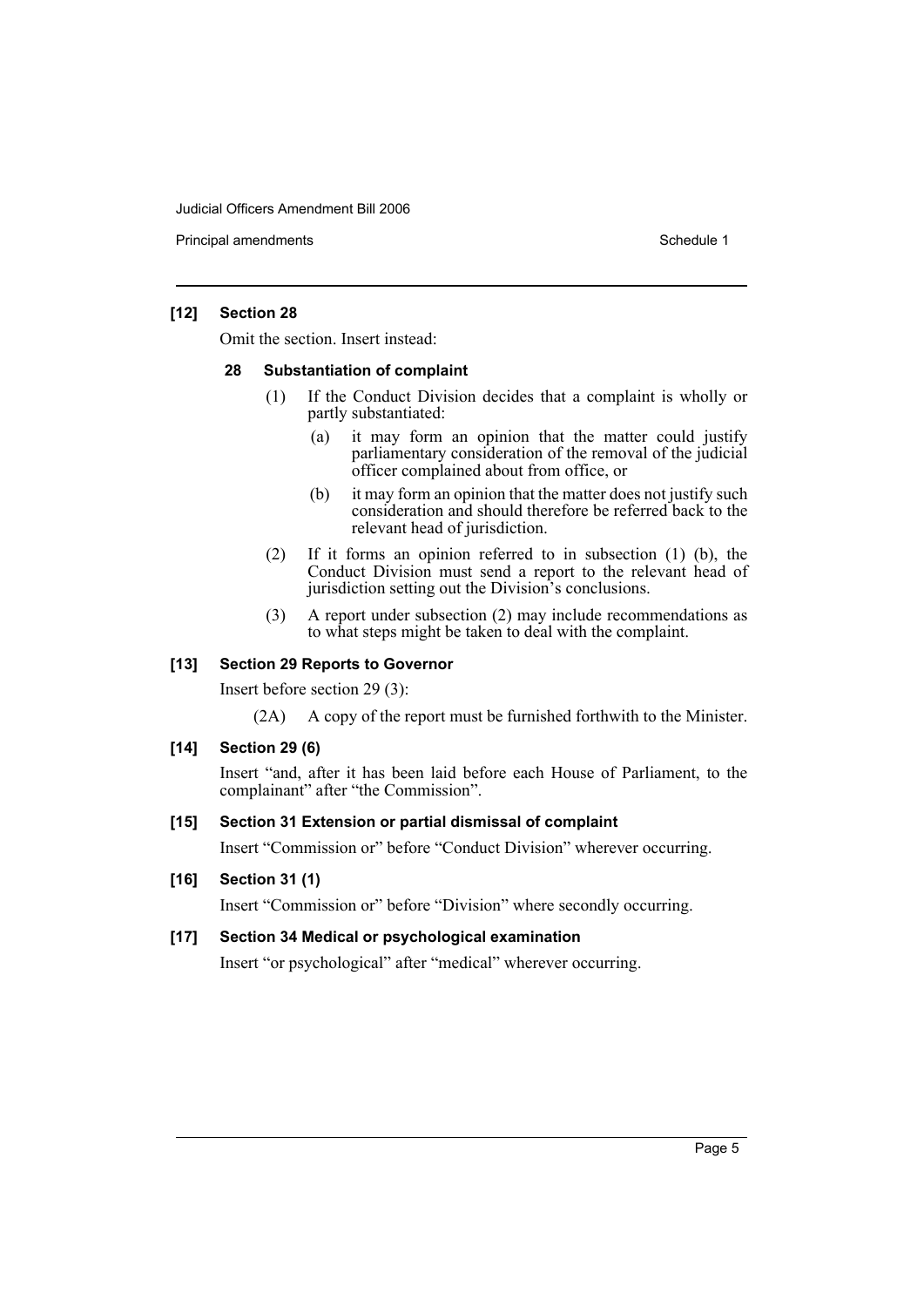Schedule 1 Principal amendments

#### **[18] Part 6A**

Insert after Part 6:

# **Part 6A Suspected impairment of judicial officers**

#### **39A Definitions**

#### In this Part:

*formal request* means a request about a judicial officer that has been made by the relevant head of jurisdiction under section 39B.

*impairment* includes any physical or mental impairment.

# **39B References by heads of jurisdiction**

- (1) If of the opinion that a judicial officer may have an impairment that affects his or her performance of judicial or official duties, the relevant head of jurisdiction may request the Commission to investigate the matter.
- (2) A request made under subsection (1) is not a complaint.

### **39C Preliminary examination**

- (1) The Commission must conduct a preliminary examination into the subject-matter of a formal request.
- (2) In conducting the preliminary examination, the Commission may initiate such inquiries into the subject-matter of the request as it thinks appropriate.
- (3) The examination or inquiries must, as far as practicable, take place in private.

#### **39D Medical or psychological examination**

- (1) For the purpose of its preliminary examination in relation to a formal request, the Commission may require the judicial officer concerned to undergo such medical or psychological examination as the Commission specifies.
- (2) If the judicial officer refuses or fails to undergo the medical or psychological examination, the Commission may deal with the matter as if the judicial officer were the subject of a complaint.

#### **39E Action following preliminary examination**

(1) Following its preliminary examination in relation to a formal request, the Commission: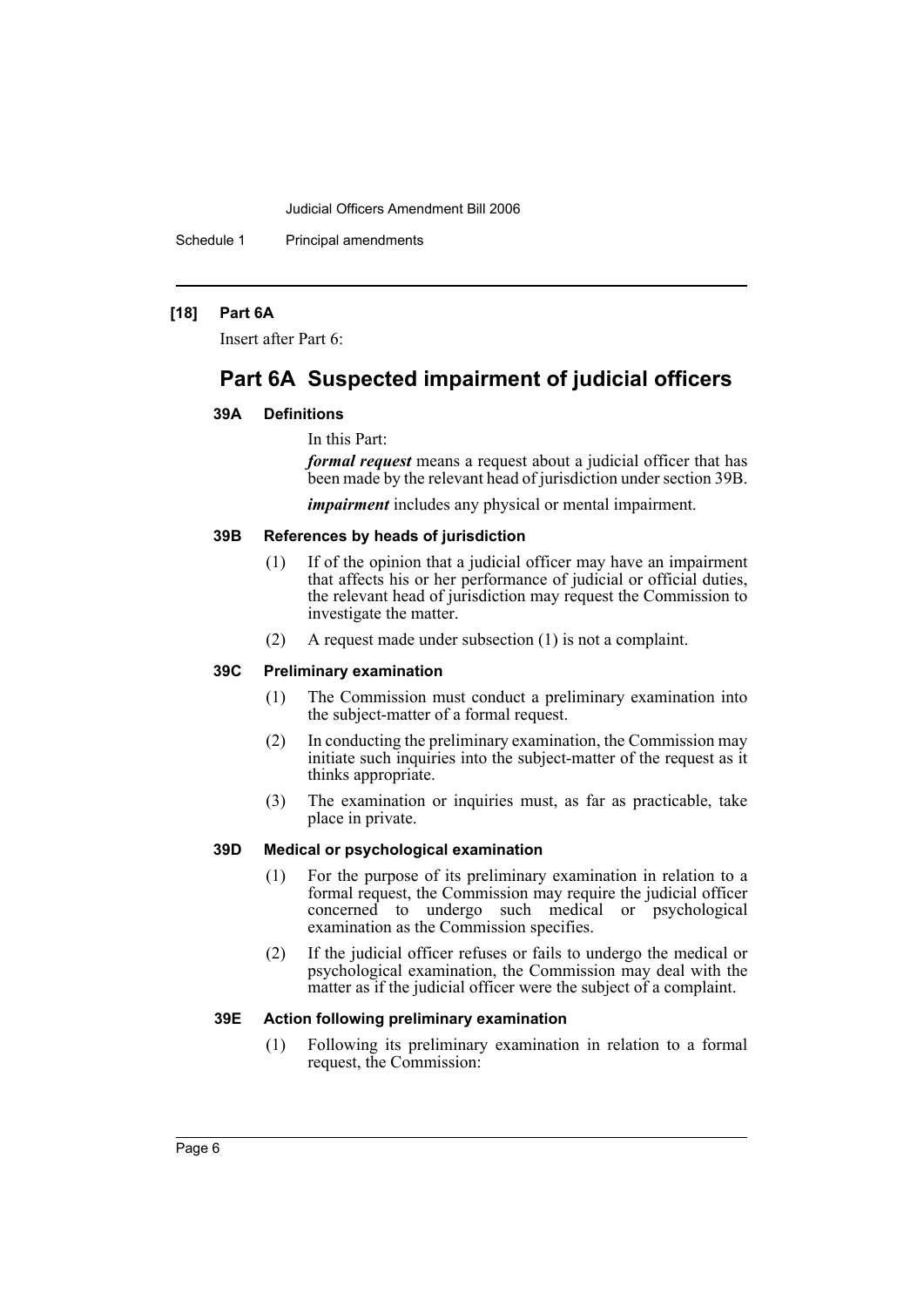Principal amendments **Schedule 1** and the set of the set of the Schedule 1 and the Schedule 1

- (a) if of the opinion that, having regard to the results of a medical or psychological examination, the judicial officer may have an impairment that affects his or her performance of judicial or official duties:
	- (i) may refer the matter to the Conduct Division, or
	- (ii) may refer the matter back to the relevant head of jurisdiction,

together with a report that sets out the results of the medical or psychological examination, or

- (b) in any other case, must summarily dismiss the request.
- (2) In any case, the Commission must cause notice of its action to be given to the relevant head of jurisdiction.
- (3) If a matter is referred back to the relevant head of jurisdiction under subsection (1) (a) (ii), the reference may include recommendations as to what steps might be taken to deal with any impairment disclosed by the Commission's examination of the matter.

#### **39F Examination of matter referred**

- (1) The Conduct Division must conduct an examination of a matter referred to it under section 39E.
- (2) The Conduct Division has the same functions in relation to the examination of a matter referred to it under this section as it has in relation to the examination of a complaint.

#### **39G Report as to Conduct Division's conclusions**

- (1) If the Conduct Division is of the opinion that the judicial officer is physically or mentally unfit to exercise efficiently the functions of a judicial office, the Conduct Division is to present a report to the Governor setting out the Division's conclusions.
- (2) Section 29 applies to a report under subsection (1) in the same way as it applies to a report under section 29 (1).
- (3) If the Conduct Division is not of the opinion that the judicial officer is physically or mentally unfit to exercise efficiently the functions of a judicial office, the Conduct Division is to send a report to the relevant head of jurisdiction setting out the Division's conclusions.
- (4) A report under subsection (3) may include recommendations as to what steps might be taken to deal with any impairment disclosed by the Conduct Division's examination of the matter.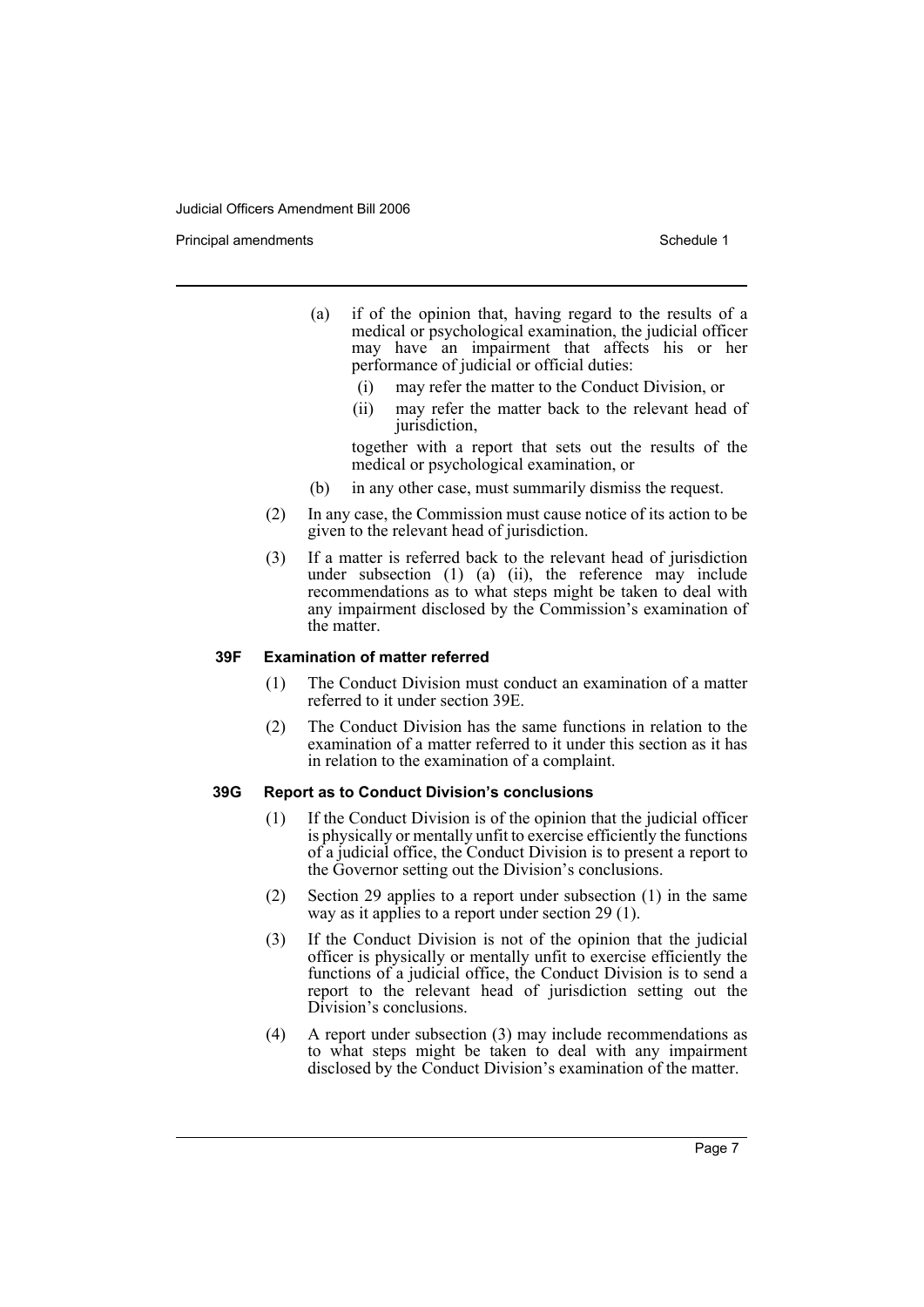Schedule 1 Principal amendments

#### **[19] Section 43AA**

Insert after section 43:

#### **43AA Other action following complaint under Part 6 or formal request under Part 6A**

- (1) This section applies if:
	- (a) a reference under section 21 (2), or a report under section 28 (2), contains any recommendations as to what steps might be taken to deal with any complaint against a judicial officer, or
	- (b) a reference under section 39E (1) (a) (ii), or a report under section 39G (3), contains any recommendations as to what steps might be taken to deal with any impairment disclosed by the Commission's or Conduct Division's examination of a judicial officer.
- (2) For the purpose of giving effect to any such recommendation, the relevant head of jurisdiction:
	- (a) may counsel the judicial officer, and
	- (b) may take such other steps as the relevant head of jurisdiction considers appropriate in relation to the administration of the court or courts for which he or she is responsible.

# **[20] Section 49 Annual report**

Omit section 49 (2) (b). Insert instead:

(b) in respect of the complaints summarily dismissed during the year, how many were dismissed in accordance with each of the criteria referred to in section 20 (1) (a)–(h),

# **[21] Schedule 6 Savings and transitional provisions**

Insert at the end of clause 1 (1):

*Judicial Officers Amendment Act 2006*, to the extent that it amends this Act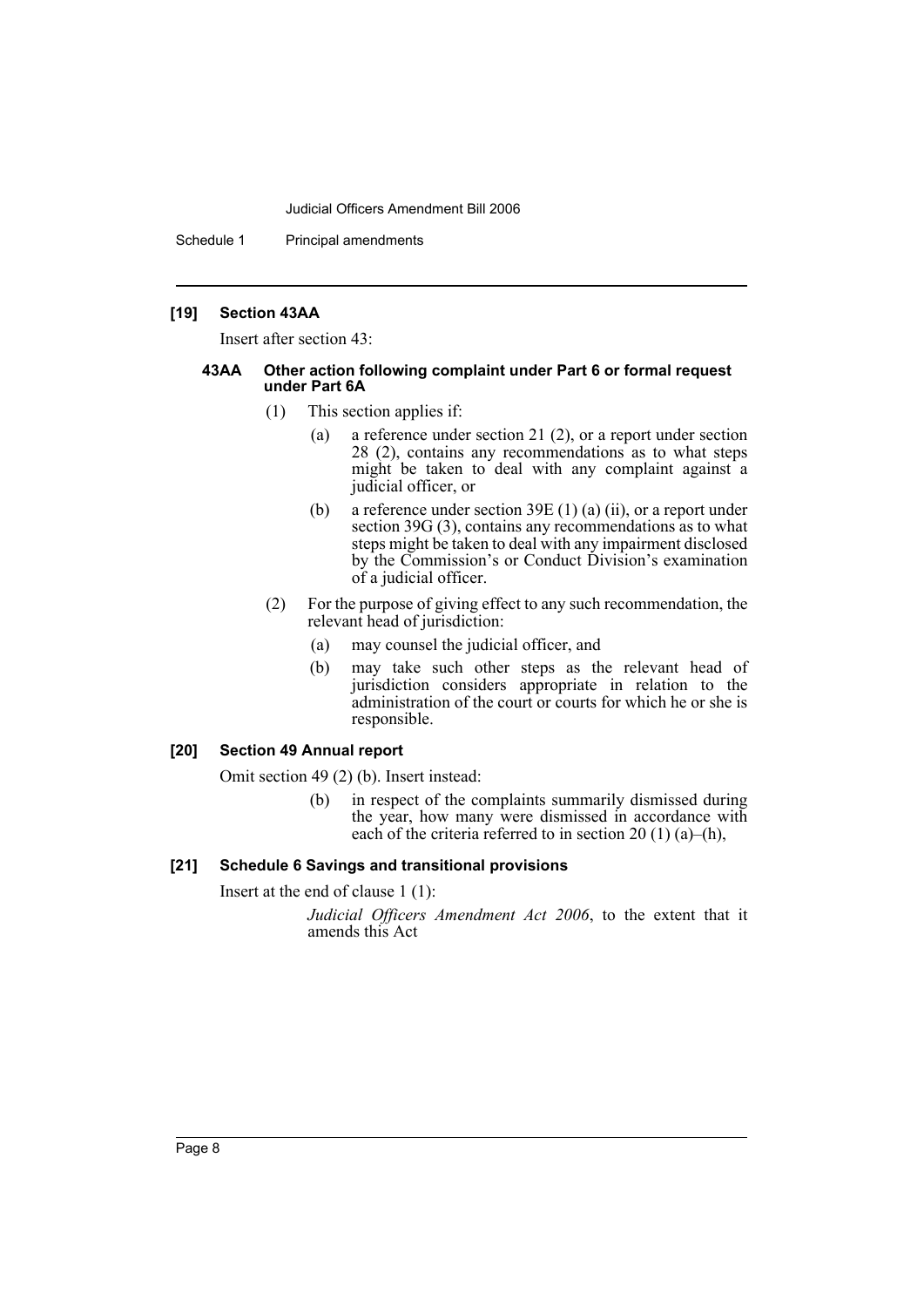Principal amendments **Schedule 1** Schedule 1

# **[22] Schedule 6, Part 4**

Insert after Part 3:

# **Part 4 Provisions consequent on enactment of Judicial Officers Amendment Act 2006**

# **4 Application of Part 6A**

Part 6A, as inserted by the *Judicial Officers Amendment Act 2006*, extends to impairments arising before the commencement of that Part.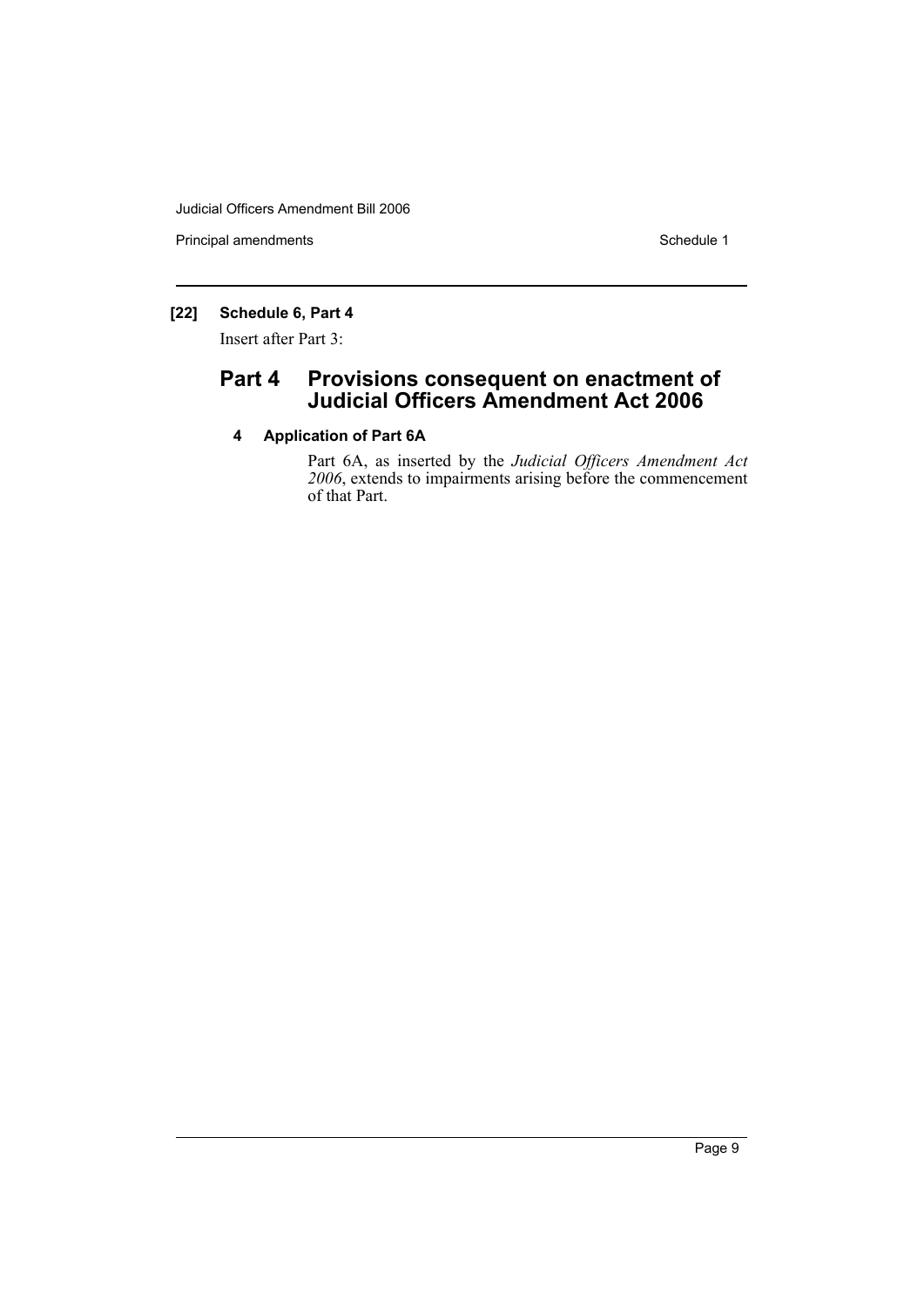# **Schedule 2 Amendments relating to classification of complaints**

(Section 3)

- **[1] Section 19 Action following preliminary examination** Omit the section.
- **[2] Section 25 Powers of Conduct Division concerning evidence** Omit "serious" from section 25 (1).
- **[3] Section 25 (4)**

Omit the subsection.

**[4] Section 27 Substantiation of minor complaint** Omit the section.

# **[5] Section 29 Reports to Governor**

Omit section 29 (1) and (2). Insert instead:

- (1) If the Conduct Division decides that a complaint is wholly or partly substantiated and forms an opinion that the matter could justify parliamentary consideration of the removal of the judicial officer from office, it must present to the Governor a report setting out the Division's findings of fact and that opinion.
- **[6] Section 29 (7)**

Omit the subsection.

- **[7] Section 30 Classification of complaints** Omit the section.
- **[8] Section 34 Medical or psychological examination** Omit "serious" from section 34 (1).